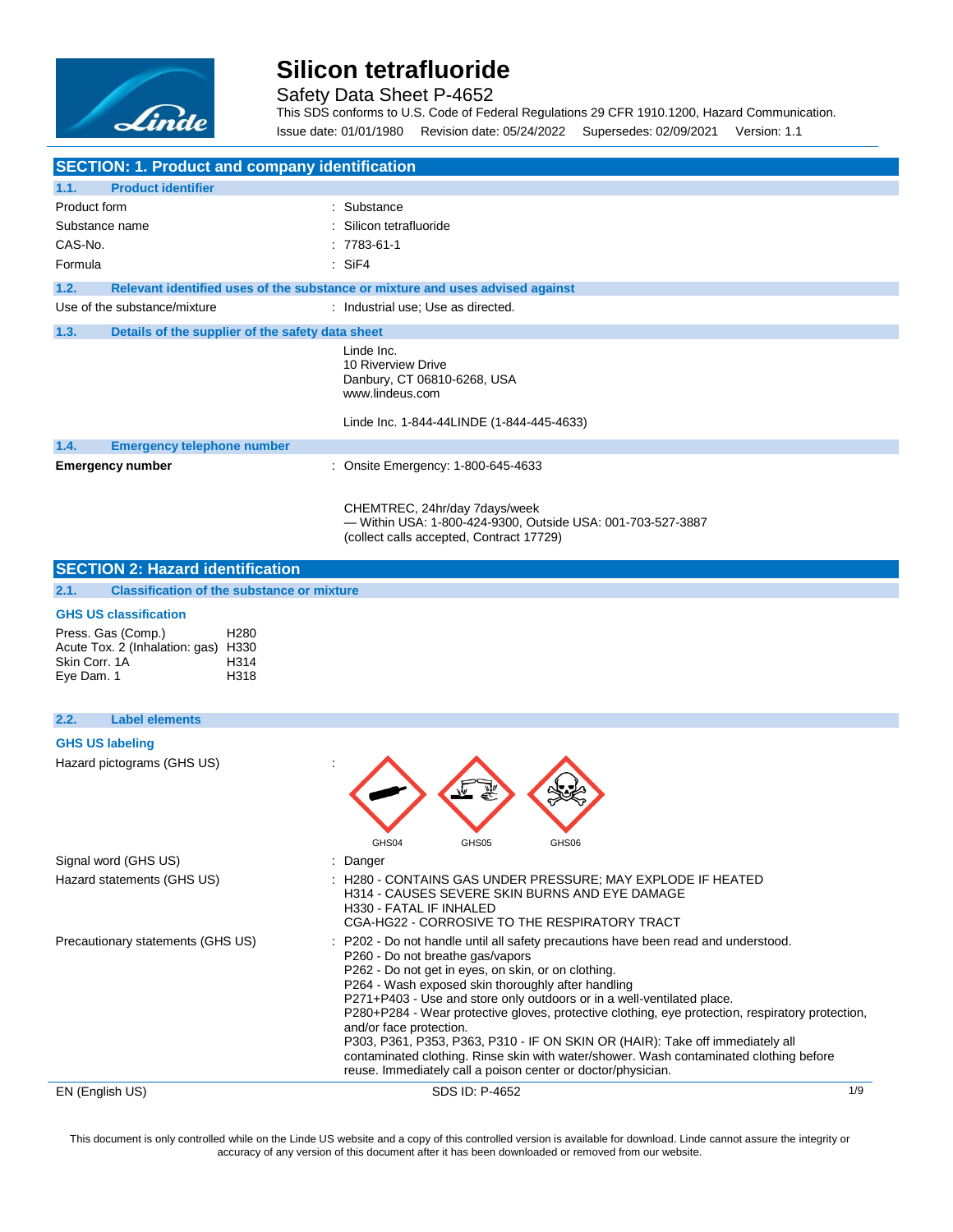

Safety Data Sheet P-4652

This SDS conforms to U.S. Code of Federal Regulations 29 CFR 1910.1200, Hazard Communication. Issue date: 01/01/1980 Revision date: 05/24/2022 Supersedes: 02/09/2021 Version: 1.1

|                                       |                                                          | affected areas.<br>P310 - Immediately call a poison center or doctor/physician.<br>contact lenses, if present and easy to do. Continue rinsing.<br>Contact an ophthalmologist immediately.<br>P405 - Store locked up.<br>regulations. Contact supplier for any special requirements.<br>CGA-PG05 - Use a back flow preventive device in the piping.<br>rated for cylinder pressure.<br>CGA-PG06 - Close valve after each use and when empty. |     | CGA-PG34 - SPECIFIC TREATMENT: Immediately apply calcium gluconate or equivalent to<br>P304+P340 - IF INHALED: Remove person to fresh air and keep comfortable for breathing.<br>P305+P351+P338 - IF IN EYES: Rinse cautiously with water for several minutes. Remove<br>P501 - Dispose of contents/container in accordance with local/regional/national/international<br>CGA-PG20+CGA-PG10 - Use only with equipment of compatible materials of construction and<br>CGA-PG12 - Do not open valve until connected to equipment prepared for use.<br>CGA-PG18 - When returning cylinder, install leak tight valve outlet cap or plug.<br>CGA-PG02 - Protect from sunlight when ambient temperature exceeds 52°C (125°F). |  |
|---------------------------------------|----------------------------------------------------------|----------------------------------------------------------------------------------------------------------------------------------------------------------------------------------------------------------------------------------------------------------------------------------------------------------------------------------------------------------------------------------------------------------------------------------------------|-----|-------------------------------------------------------------------------------------------------------------------------------------------------------------------------------------------------------------------------------------------------------------------------------------------------------------------------------------------------------------------------------------------------------------------------------------------------------------------------------------------------------------------------------------------------------------------------------------------------------------------------------------------------------------------------------------------------------------------------|--|
| 2.3.                                  | <b>Other hazards</b>                                     |                                                                                                                                                                                                                                                                                                                                                                                                                                              |     |                                                                                                                                                                                                                                                                                                                                                                                                                                                                                                                                                                                                                                                                                                                         |  |
| classification                        | Other hazards which do not result in                     | : None.                                                                                                                                                                                                                                                                                                                                                                                                                                      |     |                                                                                                                                                                                                                                                                                                                                                                                                                                                                                                                                                                                                                                                                                                                         |  |
| 2.4.                                  | <b>Unknown acute toxicity (GHS US)</b>                   |                                                                                                                                                                                                                                                                                                                                                                                                                                              |     |                                                                                                                                                                                                                                                                                                                                                                                                                                                                                                                                                                                                                                                                                                                         |  |
|                                       |                                                          | No data available                                                                                                                                                                                                                                                                                                                                                                                                                            |     |                                                                                                                                                                                                                                                                                                                                                                                                                                                                                                                                                                                                                                                                                                                         |  |
|                                       | <b>SECTION 3: Composition/Information on ingredients</b> |                                                                                                                                                                                                                                                                                                                                                                                                                                              |     |                                                                                                                                                                                                                                                                                                                                                                                                                                                                                                                                                                                                                                                                                                                         |  |
| 3.1.                                  | <b>Substances</b>                                        |                                                                                                                                                                                                                                                                                                                                                                                                                                              |     |                                                                                                                                                                                                                                                                                                                                                                                                                                                                                                                                                                                                                                                                                                                         |  |
| <b>Name</b>                           |                                                          | <b>Product identifier</b>                                                                                                                                                                                                                                                                                                                                                                                                                    | %   |                                                                                                                                                                                                                                                                                                                                                                                                                                                                                                                                                                                                                                                                                                                         |  |
|                                       | Silicon tetrafluoride<br>(Main constituent)              | (CAS-No.) 7783-61-1                                                                                                                                                                                                                                                                                                                                                                                                                          | 100 |                                                                                                                                                                                                                                                                                                                                                                                                                                                                                                                                                                                                                                                                                                                         |  |
| 3.2.                                  | <b>Mixtures</b>                                          |                                                                                                                                                                                                                                                                                                                                                                                                                                              |     |                                                                                                                                                                                                                                                                                                                                                                                                                                                                                                                                                                                                                                                                                                                         |  |
| Not applicable                        |                                                          |                                                                                                                                                                                                                                                                                                                                                                                                                                              |     |                                                                                                                                                                                                                                                                                                                                                                                                                                                                                                                                                                                                                                                                                                                         |  |
|                                       | <b>SECTION 4: First aid measures</b>                     |                                                                                                                                                                                                                                                                                                                                                                                                                                              |     |                                                                                                                                                                                                                                                                                                                                                                                                                                                                                                                                                                                                                                                                                                                         |  |
| 4.1.                                  | <b>Description of first aid measures</b>                 |                                                                                                                                                                                                                                                                                                                                                                                                                                              |     |                                                                                                                                                                                                                                                                                                                                                                                                                                                                                                                                                                                                                                                                                                                         |  |
|                                       | First-aid measures after inhalation                      | any exhaled air from the victim.                                                                                                                                                                                                                                                                                                                                                                                                             |     | : Remove to fresh air and keep at rest in a position comfortable for breathing. If not breathing,<br>give artificial respiration. If breathing is difficult, trained personnel should give oxygen. Call a<br>physician. . WARNING: To avoid possible chemical burns, the rescuer should avoid breathing                                                                                                                                                                                                                                                                                                                                                                                                                 |  |
| First-aid measures after skin contact |                                                          | : In case of contact, immediately flush affected areas with plenty of water for at least 15 minutes<br>while removing contaminated clothing and shoes. Call a physician. Wash clothing before reuse.                                                                                                                                                                                                                                         |     |                                                                                                                                                                                                                                                                                                                                                                                                                                                                                                                                                                                                                                                                                                                         |  |

**4.3. Indication of any immediate medical attention and special treatment needed**

**4.2. Most important symptoms and effects, both acute and delayed**

Obtain medical assistance. Do not give morphine, barbiturates, or cardiac or respiratory stimulants.

.

First-aid measures after ingestion : Ingestion is not considered a potential route of exposure.

| <b>SECTION 5: Firefighting measures</b>                        |                                                                      |     |
|----------------------------------------------------------------|----------------------------------------------------------------------|-----|
| 5.1.<br><b>Extinguishing media</b>                             |                                                                      |     |
| Suitable extinguishing media<br>Unsuitable extinguishing media | : Foam, dry chemical, carbon dioxide.<br>: Water may be ineffective. |     |
| EN (English US)                                                | SDS ID: P-4652                                                       | 2/9 |

First-aid measures after eye contact : Immediately flush eyes thoroughly with water for at least 15 minutes. Hold the eyelids open and

Discard contaminated shoes.

ophthalmologist immediately.

No additional information available

Soak burned areas in ice and, if available, an aqueaous solution of 0.2% benzethonium chloride (aka Hyamine 1622 solution) or zephiran chloride (aka bezalkonium chloride solution)

away from the eyeballs to ensure that all surfaces are flushed thoroughly. Contact an

Alternatively, Apply calcium gluconate cream to affected areas on the skin.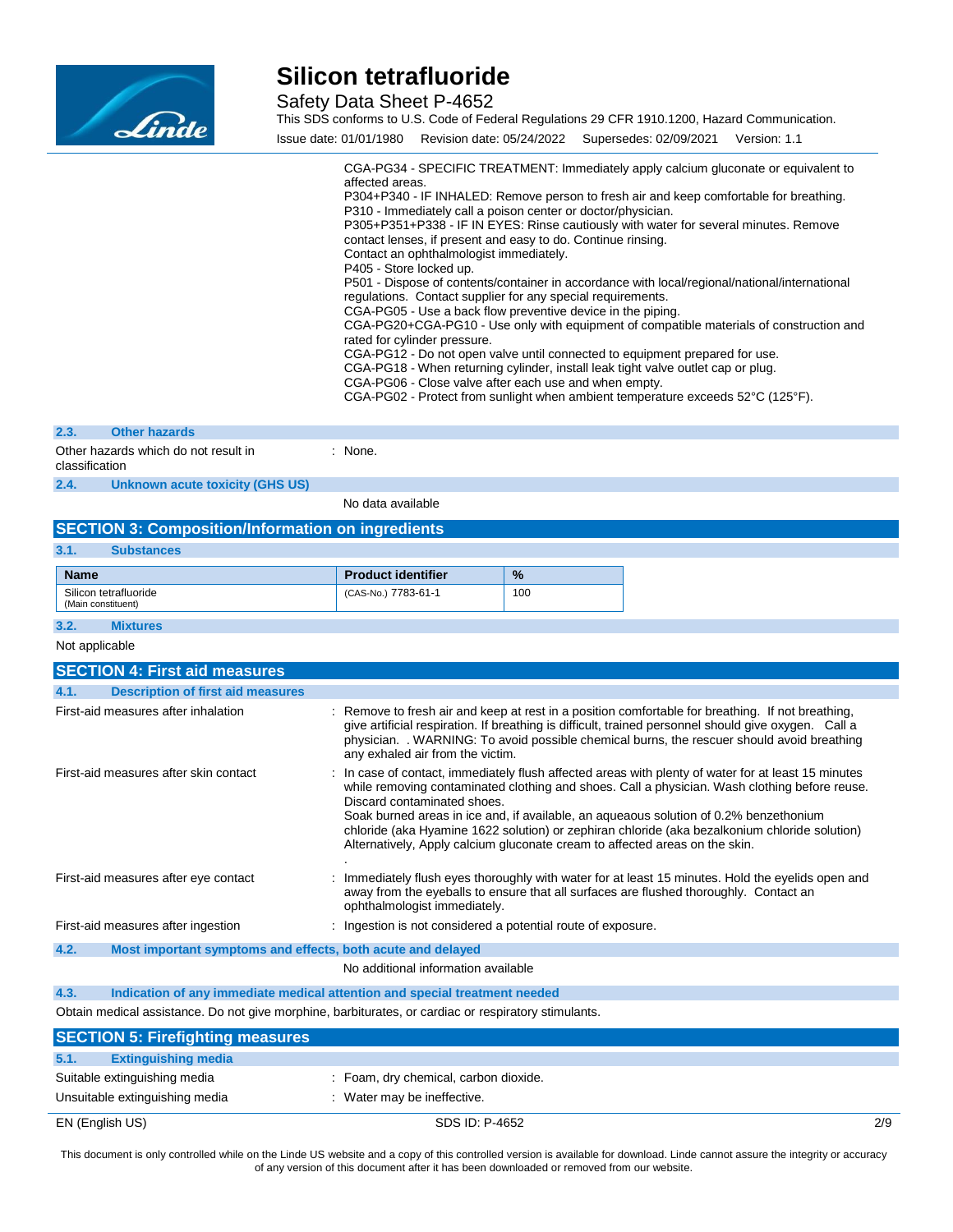

Safety Data Sheet P-4652

This SDS conforms to U.S. Code of Federal Regulations 29 CFR 1910.1200, Hazard Communication. Issue date: 01/01/1980 Revision date: 05/24/2022 Supersedes: 02/09/2021 Version: 1.1

| 5.2.              | Special hazards arising from the substance or mixture               |                                                                                                                                                                                                                                                                                                                                                                                                                                                                                                                                                               |  |  |
|-------------------|---------------------------------------------------------------------|---------------------------------------------------------------------------------------------------------------------------------------------------------------------------------------------------------------------------------------------------------------------------------------------------------------------------------------------------------------------------------------------------------------------------------------------------------------------------------------------------------------------------------------------------------------|--|--|
| Reactivity        |                                                                     | : Reacts with water to form hydrogen fluoride fumes.                                                                                                                                                                                                                                                                                                                                                                                                                                                                                                          |  |  |
| 5.3.              | <b>Advice for firefighters</b>                                      |                                                                                                                                                                                                                                                                                                                                                                                                                                                                                                                                                               |  |  |
|                   | Firefighting instructions                                           | : DANGER! Toxic, corrosive, high-pressure gas.                                                                                                                                                                                                                                                                                                                                                                                                                                                                                                                |  |  |
|                   |                                                                     | Evacuate all personnel from the danger area. Use self-contained breathing apparatus (SCBA)<br>and protective clothing. Immediately cool containers with water from maximum distance. Stop<br>flow of gas if safe to do so, while continuing cooling water spray. Remove ignition sources if<br>safe to do so. Remove containers from area of fire if safe to do so. On-site fire brigades must<br>comply with OSHA 29 CFR 1910.156 and applicable standards under 29 CFR 1910 Subpart<br>L-Fire Protection.                                                   |  |  |
|                   | Special protective equipment for fire fighters                      | : Standard protective clothing and equipment (Self Contained Breathing Apparatus) for fire<br>fighters.                                                                                                                                                                                                                                                                                                                                                                                                                                                       |  |  |
| Specific methods  |                                                                     | Exposure to fire and heat radiation may cause gas containers to rupture. Cool endangered<br>containers with water spray jet from a protected position. Prevent water used in emergency<br>cases from entering sewers and drainage systems.                                                                                                                                                                                                                                                                                                                    |  |  |
| Other information |                                                                     | : Containers are equipped with a pressure relief device. (Exceptions may exist where authorized<br>by DOT.).                                                                                                                                                                                                                                                                                                                                                                                                                                                  |  |  |
|                   | <b>SECTION 6: Accidental release measures</b>                       |                                                                                                                                                                                                                                                                                                                                                                                                                                                                                                                                                               |  |  |
| 6.1.              | Personal precautions, protective equipment and emergency procedures |                                                                                                                                                                                                                                                                                                                                                                                                                                                                                                                                                               |  |  |
|                   | General measures                                                    | : Reacts with water to form hydrogen fluoride fumes. Danger: Toxic. Corrosive. Wear a self-<br>contained breathing apparatus and appropriate personal protective equipment (PPE). (gas<br>tight, chemical-protective) Evacuate personnel to a safe area. Approach suspected leak area<br>with caution. Remove all sources of ignition. Toxic, corrosive vapor can spread from spill.<br>Ventilate area or move container to a well-ventilated area. Before entering the area, especially<br>a confined area, check the atmosphere with an appropriate device. |  |  |
| 6.1.1.            | For non-emergency personnel                                         |                                                                                                                                                                                                                                                                                                                                                                                                                                                                                                                                                               |  |  |
|                   |                                                                     | No additional information available                                                                                                                                                                                                                                                                                                                                                                                                                                                                                                                           |  |  |
| 6.1.2.            | For emergency responders                                            |                                                                                                                                                                                                                                                                                                                                                                                                                                                                                                                                                               |  |  |
|                   |                                                                     | No additional information available                                                                                                                                                                                                                                                                                                                                                                                                                                                                                                                           |  |  |
| 6.2.              | <b>Environmental precautions</b>                                    |                                                                                                                                                                                                                                                                                                                                                                                                                                                                                                                                                               |  |  |
|                   |                                                                     | Prevent waste from contaminating the surrounding environment. Prevent soil and water pollution.<br>Dispose of contents/container in accordance with container supplier/owner instructions.                                                                                                                                                                                                                                                                                                                                                                    |  |  |
| 6.3.              | Methods and material for containment and cleaning up                |                                                                                                                                                                                                                                                                                                                                                                                                                                                                                                                                                               |  |  |
|                   |                                                                     | No additional information available                                                                                                                                                                                                                                                                                                                                                                                                                                                                                                                           |  |  |
| 6.4.              | <b>Reference to other sections</b>                                  |                                                                                                                                                                                                                                                                                                                                                                                                                                                                                                                                                               |  |  |
|                   |                                                                     | See also sections 8 and 13.                                                                                                                                                                                                                                                                                                                                                                                                                                                                                                                                   |  |  |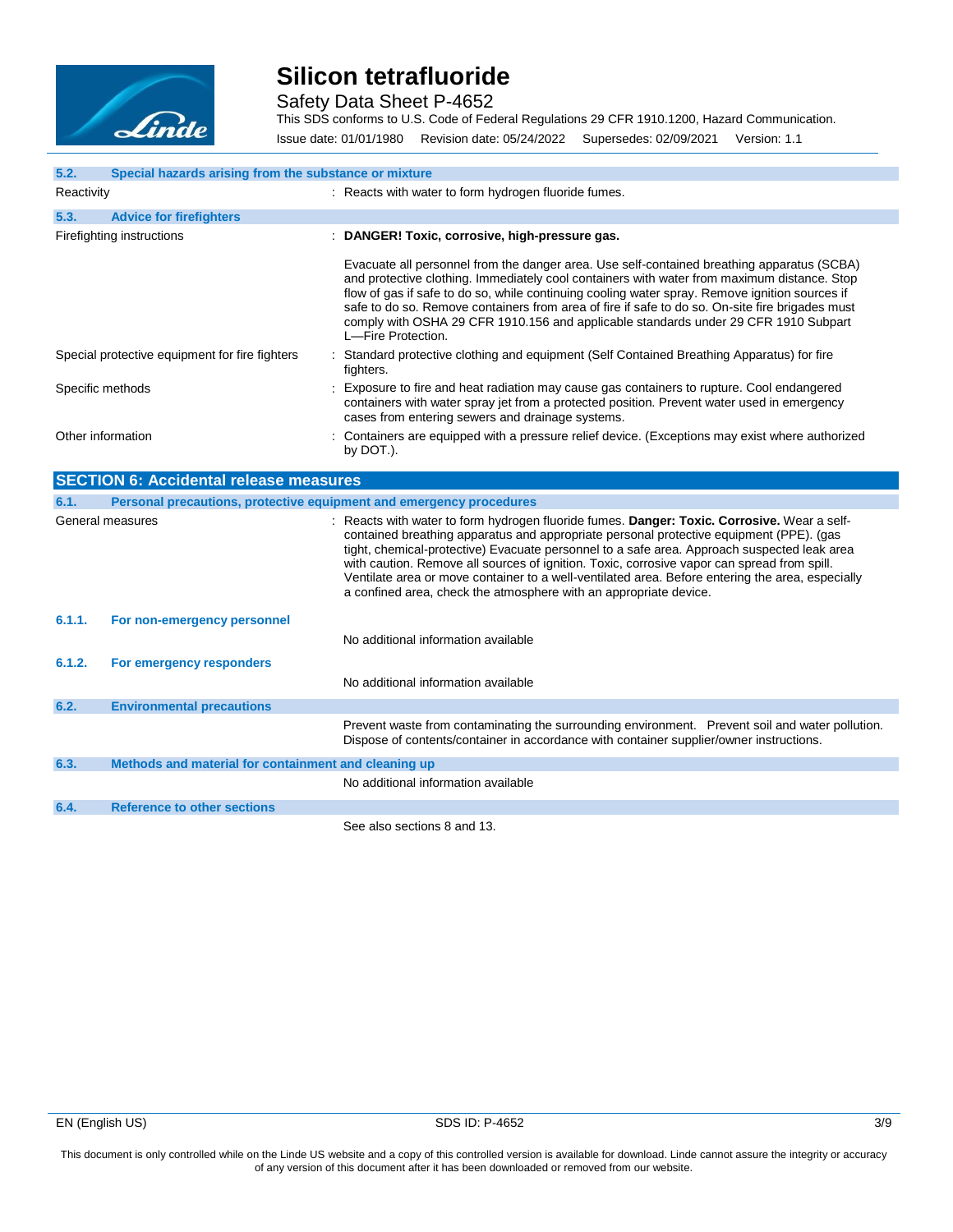

Safety Data Sheet P-4652

This SDS conforms to U.S. Code of Federal Regulations 29 CFR 1910.1200, Hazard Communication. Issue date: 01/01/1980 Revision date: 05/24/2022 Supersedes: 02/09/2021 Version: 1.1

### **SECTION 7: Handling and storage**

| 7.1.<br><b>Precautions for safe handling</b>                                |                                                                                                                                                                                                                                                                                                                                                                                                                                                                                                                                                                                                                                                                                                                                                                                                                                                                                                                                                                                                                                                                                                                                       |
|-----------------------------------------------------------------------------|---------------------------------------------------------------------------------------------------------------------------------------------------------------------------------------------------------------------------------------------------------------------------------------------------------------------------------------------------------------------------------------------------------------------------------------------------------------------------------------------------------------------------------------------------------------------------------------------------------------------------------------------------------------------------------------------------------------------------------------------------------------------------------------------------------------------------------------------------------------------------------------------------------------------------------------------------------------------------------------------------------------------------------------------------------------------------------------------------------------------------------------|
| Precautions for safe handling                                               | Do not breathe gas/vapor. Avoid all contact with skin, eyes, or clothing. Emergency eye wash<br>fountains and safety showers should be available in the immediate vicinity of any potential<br>exposure.                                                                                                                                                                                                                                                                                                                                                                                                                                                                                                                                                                                                                                                                                                                                                                                                                                                                                                                              |
|                                                                             | Wear leather safety gloves and safety shoes when handling cylinders. Protect cylinders from<br>physical damage; do not drag, roll, slide or drop. While moving cylinder, always keep in place<br>removable valve cover. Never attempt to lift a cylinder by its cap; the cap is intended solely to<br>protect the valve. When moving cylinders, even for short distances, use a cart (trolley, hand<br>truck, etc.) designed to transport cylinders. Never insert an object (e.g. wrench, screwdriver,<br>pry bar) into cap openings; doing so may damage the valve and cause a leak. Use an<br>adjustable strap wrench to remove over-tight or rusted caps. Slowly open the valve. If the<br>valve is hard to open, discontinue use and contact your supplier. Close the container valve<br>after each use; keep closed even when empty. Never apply flame or localized heat directly to<br>any part of the container. High temperatures may damage the container and could cause the<br>pressure relief device to fail prematurely, venting the container contents. For other precautions<br>in using this product, see section 16. |
| <b>Conditions for safe storage, including any incompatibilities</b><br>7.2. |                                                                                                                                                                                                                                                                                                                                                                                                                                                                                                                                                                                                                                                                                                                                                                                                                                                                                                                                                                                                                                                                                                                                       |
| Storage conditions                                                          | : Store in a cool, well-ventilated place. Store and use with adequate ventilation. Store only where<br>temperature will not exceed 125°F (52°C). Firmly secure containers upright to keep them from<br>falling or being knocked over. Install valve protection cap firmly in place by hand. Store full and<br>empty containers separately. Use a first-in, first-out inventory system to prevent storing full<br>containers for long periods.                                                                                                                                                                                                                                                                                                                                                                                                                                                                                                                                                                                                                                                                                         |
|                                                                             | <b>OTHER PRECAUTIONS FOR HANDLING, STORAGE, AND USE:</b> When handling product<br>under pressure, use piping and equipment adequately designed to withstand the pressures to<br>be encountered. Never work on a pressurized system. Use a back flow preventive device in the<br>piping. Gases can cause rapid suffocation because of oxygen deficiency; store and use with<br>adequate ventilation. If a leak occurs, close the container valve and blow down the system in a<br>safe and environmentally correct manner in compliance with all international, federal/national,<br>state/provincial, and local laws; then repair the leak. Never place a container where it may<br>become part of an electrical circuit.                                                                                                                                                                                                                                                                                                                                                                                                             |
| 7.3.<br><b>Specific end use(s)</b>                                          |                                                                                                                                                                                                                                                                                                                                                                                                                                                                                                                                                                                                                                                                                                                                                                                                                                                                                                                                                                                                                                                                                                                                       |

#### None.

| <b>SECTION 8: Exposure controls/personal protection</b> |                 |                                                                                                                                                                                                                                                                                                                                                   |     |
|---------------------------------------------------------|-----------------|---------------------------------------------------------------------------------------------------------------------------------------------------------------------------------------------------------------------------------------------------------------------------------------------------------------------------------------------------|-----|
| 8.1.<br><b>Control parameters</b>                       |                 |                                                                                                                                                                                                                                                                                                                                                   |     |
| Silicon tetrafluoride (7783-61-1)                       |                 |                                                                                                                                                                                                                                                                                                                                                   |     |
| <b>ACGIH</b>                                            | Not established |                                                                                                                                                                                                                                                                                                                                                   |     |
| <b>USA OSHA</b>                                         | Not established |                                                                                                                                                                                                                                                                                                                                                   |     |
| 8.2.<br><b>Exposure controls</b>                        |                 |                                                                                                                                                                                                                                                                                                                                                   |     |
| Appropriate engineering controls                        |                 | : Use only in a closed system. A corrosion-resistant, forced-draft fume hood is preferred. LOCAL<br>EXHAUST: A corrosion-resistant system is acceptable.<br>In semiconductor process gas and other suitable applications, Linde recommends the use of<br>engineering controls such as gas cabinet enclosures, automatic gas panels (used to purge |     |
|                                                         |                 | systems on cylinder changeout), excess-flow valves throughout the gas distribution system,<br>double containment for the distribution system, and continuous gas monitors.                                                                                                                                                                        |     |
| Eye protection                                          |                 | : Provide readily accessible eye wash stations and safety showers. Wear safety glasses when<br>handling cylinders; vapor-proof goggles and a face shield during cylinder changeout or<br>whenever contact with product is possible. Select eye protection in accordance with OSHA 29<br>CFR 1910.133.                                             |     |
| Skin and body protection                                |                 | : Wear metatarsal shoes and work gloves for cylinder handling, and protective clothing where<br>needed. Wear appropriate chemical gloves during cylinder changeout or wherever contact with<br>product is possible. Select per OSHA 29 CFR 1910.132, 1910.136, and 1910.138.                                                                      |     |
| EN (English US)                                         |                 | SDS ID: P-4652                                                                                                                                                                                                                                                                                                                                    | 4/9 |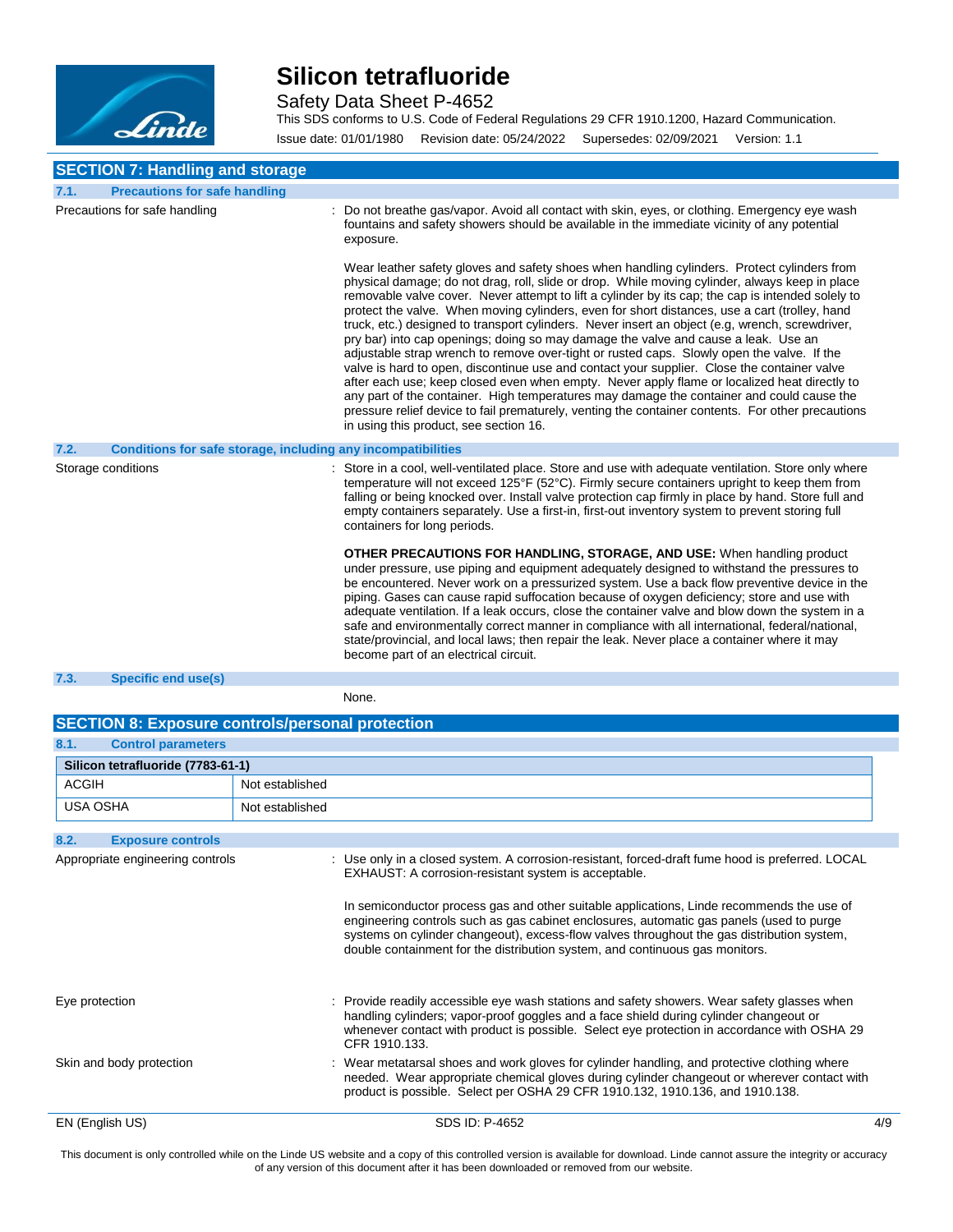

Safety Data Sheet P-4652

This SDS conforms to U.S. Code of Federal Regulations 29 CFR 1910.1200, Hazard Communication. Issue date: 01/01/1980 Revision date: 05/24/2022 Supersedes: 02/09/2021 Version: 1.1

Respiratory protection : When workplace conditions warrant respirator use, follow a respiratory protection program that meets OSHA 29 CFR 1910.134, ANSI Z88.2, or MSHA 30 CFR 72.710 (where applicable). Use an air-supplied or air-purifying cartridge if the action level is exceeded. Ensure that the respirator has the appropriate protection factor for the exposure level. If cartridge type respirators are used, the cartridge must be appropriate for the chemical exposure. For emergencies or instances with unknown exposure levels, use a self-contained breathing apparatus (SCBA).

#### **SECTION 9: Physical and chemical properties**

| 9.1.                                            | Information on basic physical and chemical properties                                            |  |  |  |
|-------------------------------------------------|--------------------------------------------------------------------------------------------------|--|--|--|
| Physical state                                  | : Gas                                                                                            |  |  |  |
| Molecular mass                                  | 104 g/mol                                                                                        |  |  |  |
| Color                                           | : Colorless. Gives off white fumes in moist air.                                                 |  |  |  |
| Odor                                            | choking Irritating                                                                               |  |  |  |
| Odor threshold                                  | : No data available                                                                              |  |  |  |
| рH                                              | : Not applicable.                                                                                |  |  |  |
| Relative evaporation rate (butyl acetate=1)     | : No data available                                                                              |  |  |  |
| Relative evaporation rate (ether=1)             | : Not applicable.                                                                                |  |  |  |
| Melting point                                   | : $-86.8 °C (-124.24 °F)$                                                                        |  |  |  |
| Freezing point                                  | : No data available                                                                              |  |  |  |
| Boiling point                                   | : $-94.8 °C (-138.6 °F)$                                                                         |  |  |  |
| Flash point                                     | : Not applicable.                                                                                |  |  |  |
| Critical temperature                            | : $-14.2$ °C 6.44°F)                                                                             |  |  |  |
| Auto-ignition temperature                       | : Not applicable.                                                                                |  |  |  |
| Decomposition temperature                       | : No data available                                                                              |  |  |  |
| Flammability (solid, gas)                       | : No data available                                                                              |  |  |  |
| Vapor pressure                                  | : Not applicable.                                                                                |  |  |  |
| Critical pressure                               | : 37.1 bar (538.9 psia)                                                                          |  |  |  |
| Relative vapor density at 20 °C                 | No data available                                                                                |  |  |  |
| Relative density                                | Not known.                                                                                       |  |  |  |
| Density                                         | : 4.31 kg/m <sup>3</sup> (0.269 lb/ft3) (at 21.1 °C (70 °F))                                     |  |  |  |
| Relative gas density                            | : 3.6                                                                                            |  |  |  |
| Solubility                                      | : Reacts with water.<br>Water: No data available                                                 |  |  |  |
| Partition coefficient n-octanol/water (Log Pow) | : Not applicable.                                                                                |  |  |  |
| Partition coefficient n-octanol/water (Log Kow) | : Not applicable.                                                                                |  |  |  |
| Viscosity, kinematic                            | : Not applicable.                                                                                |  |  |  |
| Viscosity, dynamic                              | : Not applicable.                                                                                |  |  |  |
| <b>Explosive properties</b>                     | Not applicable.                                                                                  |  |  |  |
| Oxidizing properties                            | No data available                                                                                |  |  |  |
| <b>Explosion limits</b>                         | : Non flammable.                                                                                 |  |  |  |
| 9.2.<br><b>Other information</b>                |                                                                                                  |  |  |  |
| Additional information                          | : Gas/vapor heavier than air. May accumulate in confined spaces, particularly at or below ground |  |  |  |

level.

|       | <b>SECTION 10: Stability and reactivity</b> |                                                    |     |
|-------|---------------------------------------------|----------------------------------------------------|-----|
| 10.1. | <b>Reactivity</b>                           |                                                    |     |
|       |                                             | Reacts with water to form hydrogen fluoride fumes. |     |
| 10.2. | <b>Chemical stability</b>                   |                                                    |     |
|       |                                             | Stable under normal conditions.                    |     |
|       | EN (English US)                             | SDS ID: P-4652                                     | 5/9 |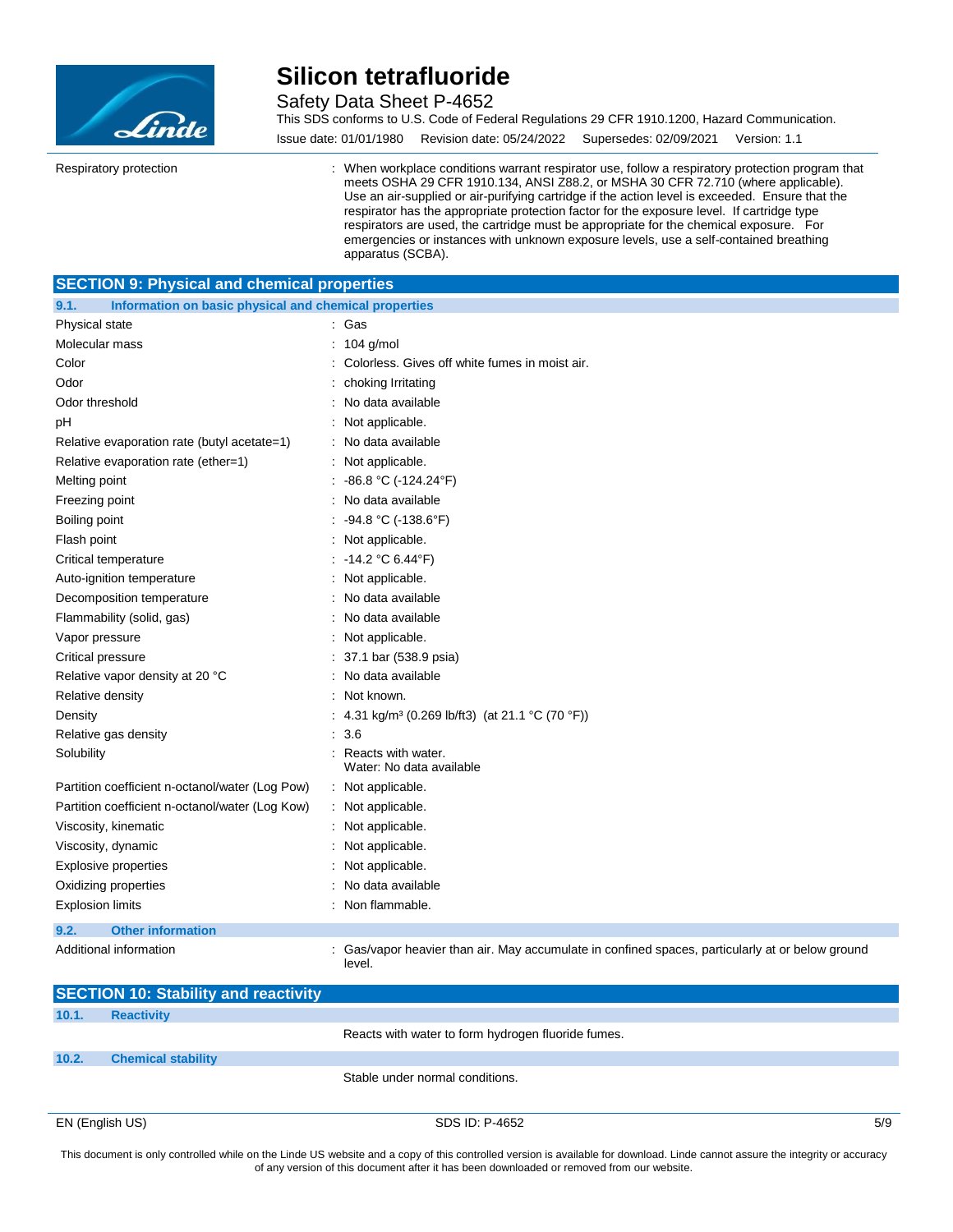

Safety Data Sheet P-4652

This SDS conforms to U.S. Code of Federal Regulations 29 CFR 1910.1200, Hazard Communication.

Issue date: 01/01/1980 Revision date: 05/24/2022 Supersedes: 02/09/2021 Version: 1.1

| 10.3. | <b>Possibility of hazardous reactions</b> |                                               |
|-------|-------------------------------------------|-----------------------------------------------|
|       |                                           | May occur.                                    |
| 10.4. | <b>Conditions to avoid</b>                |                                               |
|       |                                           | Avoid moisture in installation systems.       |
| 10.5. | <b>Incompatible materials</b>             |                                               |
|       |                                           | Alkali metals. Water. Sodium. Trimethylamine. |
| 10.6. | <b>Hazardous decomposition products</b>   |                                               |
|       |                                           | Fluorine, Silicon.                            |

### **SECTION 11: Toxicological information**

### **11.1. Information on toxicological effects**

| Acute toxicity                        | : Not classified             |
|---------------------------------------|------------------------------|
| Silicon tetrafluoride ( \f )7783-61-1 |                              |
| LC50 Inhalation - Rat [ppm]           | 922 ppm/1h                   |
| ATE US (gases)                        | 461 ppmV/4h                  |
| Skin corrosion/irritation             | : CAUSES SEVERE SKIN BURNS.  |
|                                       | pH: Not applicable.          |
| Serious eye damage/irritation         | : CAUSES SERIOUS EYE DAMAGE. |
|                                       | pH: Not applicable.          |
| Respiratory or skin sensitization     | : Not classified             |
| Germ cell mutagenicity                | : Not classified             |
| Carcinogenicity                       | : Not classified             |
| Reproductive toxicity                 | : Not classified             |
| STOT-single exposure                  | : Not classified             |
| STOT-repeated exposure                | : Not classified             |
| Aspiration hazard                     | : Not classified             |

| Silicon tetrafluoride (7783-61-1) |  |  |  |
|-----------------------------------|--|--|--|
|                                   |  |  |  |
|                                   |  |  |  |
|                                   |  |  |  |

| 12.5. | Other adverse effects                          |                                                                |     |
|-------|------------------------------------------------|----------------------------------------------------------------|-----|
|       | Other adverse effects<br>Effect on ozone layer | : May cause pH changes in aqueous ecological systems.<br>None. |     |
|       | EN (English US)                                | SDS ID: P-4652                                                 | 6/9 |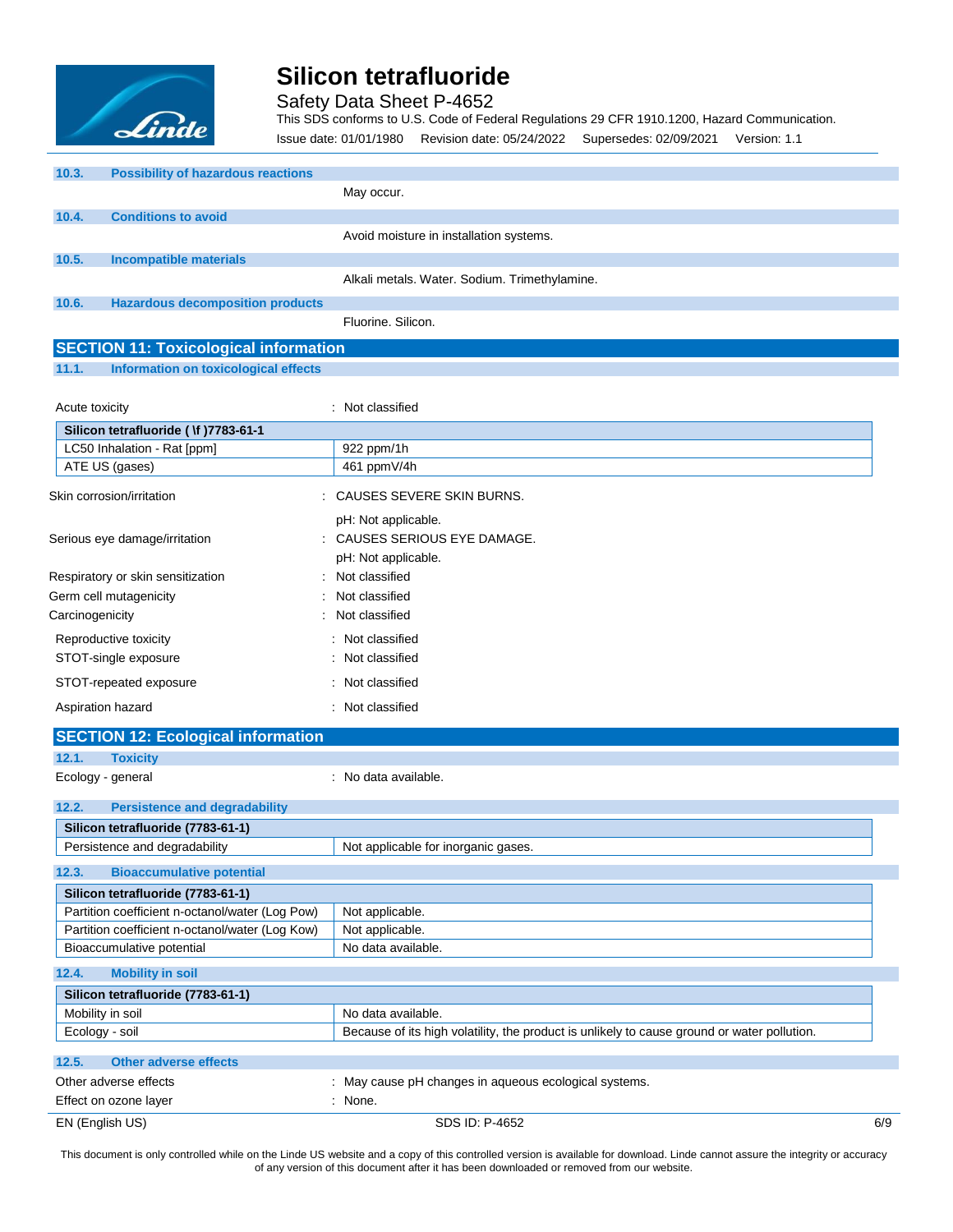

Safety Data Sheet P-4652

This SDS conforms to U.S. Code of Federal Regulations 29 CFR 1910.1200, Hazard Communication. Issue date: 01/01/1980 Revision date: 05/24/2022 Supersedes: 02/09/2021 Version: 1.1

Effect on the global warming **Effect** on the global warming **interpreteral** : No known effects from this product.

| <b>SECTION 13: Disposal considerations</b>                                    |                                                                                                                                                                                                                                                                                                                                                                                                                                                                                                                                                                                            |  |
|-------------------------------------------------------------------------------|--------------------------------------------------------------------------------------------------------------------------------------------------------------------------------------------------------------------------------------------------------------------------------------------------------------------------------------------------------------------------------------------------------------------------------------------------------------------------------------------------------------------------------------------------------------------------------------------|--|
| <b>Waste treatment methods</b><br>13.1.                                       |                                                                                                                                                                                                                                                                                                                                                                                                                                                                                                                                                                                            |  |
| Product/Packaging disposal recommendations                                    | : Do not attempt to dispose of residual or unused quantities. Return container to supplier.                                                                                                                                                                                                                                                                                                                                                                                                                                                                                                |  |
| <b>SECTION 14: Transport information</b>                                      |                                                                                                                                                                                                                                                                                                                                                                                                                                                                                                                                                                                            |  |
| In accordance with DOT                                                        |                                                                                                                                                                                                                                                                                                                                                                                                                                                                                                                                                                                            |  |
| Transport document description (DOT)                                          | : UN1859 Silicon tetrafluoride, 2.3                                                                                                                                                                                                                                                                                                                                                                                                                                                                                                                                                        |  |
| UN-No.(DOT)                                                                   | UN1859                                                                                                                                                                                                                                                                                                                                                                                                                                                                                                                                                                                     |  |
| Proper Shipping Name (DOT)                                                    | Silicon tetrafluoride                                                                                                                                                                                                                                                                                                                                                                                                                                                                                                                                                                      |  |
| Class (DOT)                                                                   | 2.3 - Class 2.3 - Poisonous gas 49 CFR 173.115                                                                                                                                                                                                                                                                                                                                                                                                                                                                                                                                             |  |
| Hazard labels (DOT)                                                           | Poison Gas<br>2.3 - Poison gas<br>8 - Corrosive substances                                                                                                                                                                                                                                                                                                                                                                                                                                                                                                                                 |  |
|                                                                               | <b>INHALATION</b><br><b>HAZARD</b>                                                                                                                                                                                                                                                                                                                                                                                                                                                                                                                                                         |  |
| DOT Special Provisions (49 CFR 172.102)                                       | 2 - This material is poisonous by inhalation (see 171.8 of this subchapter) in Hazard Zone B<br>(see 173.116(a) or 173.133(a) of this subchapter), and must be described as an inhalation<br>hazard under the provisions of this subchapter.                                                                                                                                                                                                                                                                                                                                               |  |
| <b>Additional information</b>                                                 |                                                                                                                                                                                                                                                                                                                                                                                                                                                                                                                                                                                            |  |
| Emergency Response Guide (ERG) Number                                         | : $125;173$                                                                                                                                                                                                                                                                                                                                                                                                                                                                                                                                                                                |  |
| Other information                                                             | : No supplementary information available.                                                                                                                                                                                                                                                                                                                                                                                                                                                                                                                                                  |  |
| Special transport precautions                                                 | : Avoid transport on vehicles where the load space is not separated from the driver's<br>compartment. Ensure vehicle driver is aware of the potential hazards of the load and knows<br>what to do in the event of an accident or an emergency. Before transporting product containers:<br>- Ensure there is adequate ventilation. - Ensure that containers are firmly secured. - Ensure<br>cylinder valve is closed and not leaking. - Ensure valve outlet cap nut or plug (where provided)<br>is correctly fitted. - Ensure valve protection device (where provided) is correctly fitted. |  |
| <b>Transport by sea</b>                                                       |                                                                                                                                                                                                                                                                                                                                                                                                                                                                                                                                                                                            |  |
| UN-No. (IMDG)                                                                 | : 1859                                                                                                                                                                                                                                                                                                                                                                                                                                                                                                                                                                                     |  |
| Proper Shipping Name (IMDG)                                                   | SILICON TETRAFLUORIDE                                                                                                                                                                                                                                                                                                                                                                                                                                                                                                                                                                      |  |
| Class (IMDG)                                                                  | : 2 - Gases                                                                                                                                                                                                                                                                                                                                                                                                                                                                                                                                                                                |  |
| Division (IMDG)                                                               | : 2.3 Toxic gases                                                                                                                                                                                                                                                                                                                                                                                                                                                                                                                                                                          |  |
| MFAG-No                                                                       | : 125                                                                                                                                                                                                                                                                                                                                                                                                                                                                                                                                                                                      |  |
| Air transport                                                                 |                                                                                                                                                                                                                                                                                                                                                                                                                                                                                                                                                                                            |  |
| UN-No. (IATA)                                                                 | : 1859                                                                                                                                                                                                                                                                                                                                                                                                                                                                                                                                                                                     |  |
| Proper Shipping Name (IATA)                                                   | Silicon tetrafluoride                                                                                                                                                                                                                                                                                                                                                                                                                                                                                                                                                                      |  |
| Class (IATA)                                                                  | 2 - Gases                                                                                                                                                                                                                                                                                                                                                                                                                                                                                                                                                                                  |  |
| <b>Civil Aeronautics Law</b>                                                  | : Gases under pressure/Gases toxic under pressure                                                                                                                                                                                                                                                                                                                                                                                                                                                                                                                                          |  |
| <b>SECTION 15: Regulatory information</b>                                     |                                                                                                                                                                                                                                                                                                                                                                                                                                                                                                                                                                                            |  |
| 15.1. US Federal regulations                                                  |                                                                                                                                                                                                                                                                                                                                                                                                                                                                                                                                                                                            |  |
| Silicon tetrafluoride (7783-61-1)                                             |                                                                                                                                                                                                                                                                                                                                                                                                                                                                                                                                                                                            |  |
| Listed on the United States TSCA (Toxic Substances Control Act) inventory     |                                                                                                                                                                                                                                                                                                                                                                                                                                                                                                                                                                                            |  |
| All components of this product are listed on the Toxic Substances Control Act |                                                                                                                                                                                                                                                                                                                                                                                                                                                                                                                                                                                            |  |

(TSCA) inventory.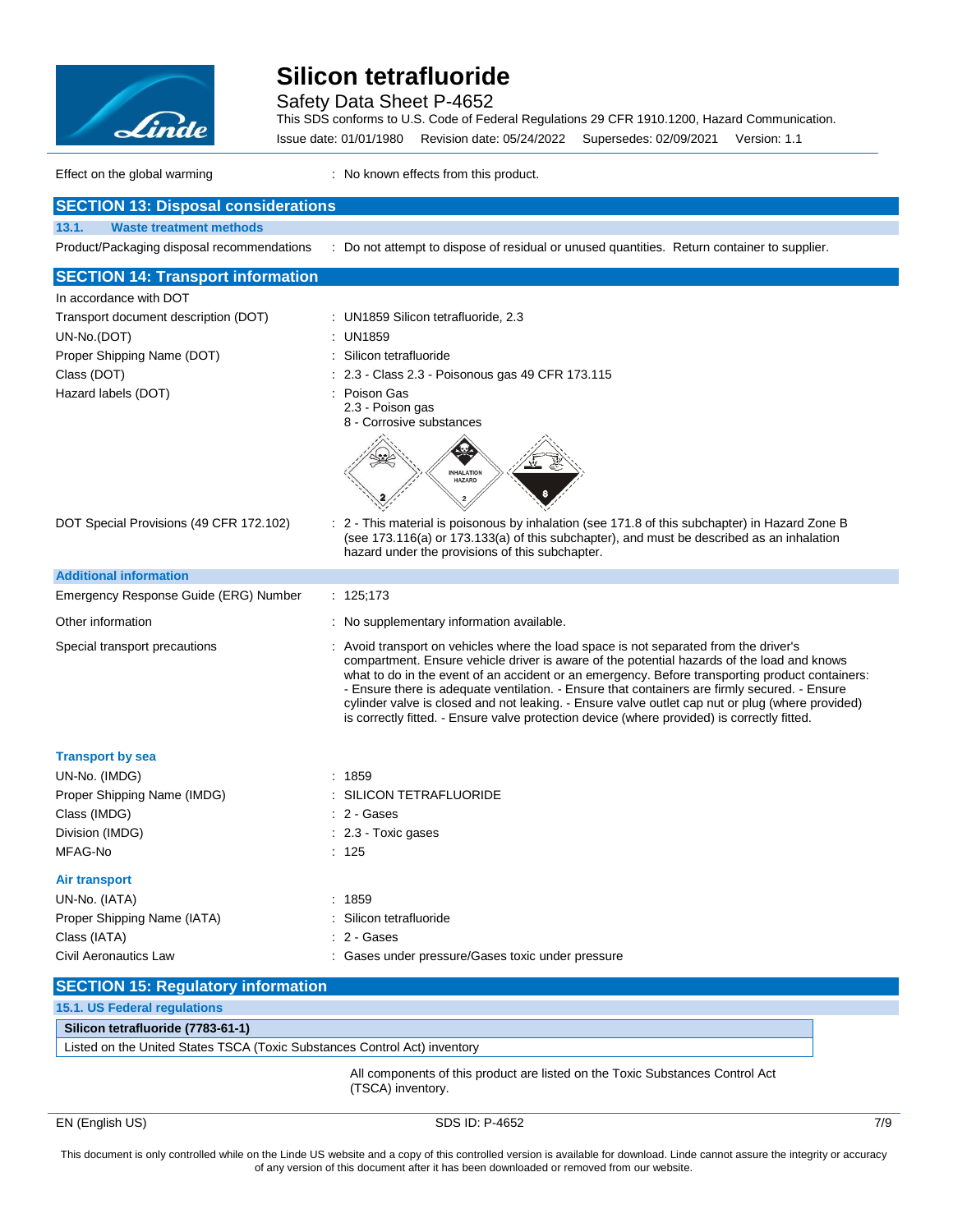

Safety Data Sheet P-4652

This SDS conforms to U.S. Code of Federal Regulations 29 CFR 1910.1200, Hazard Communication. Issue date: 01/01/1980 Revision date: 05/24/2022 Supersedes: 02/09/2021 Version: 1.1

#### **15.2. International regulations CANADA**

**Silicon tetrafluoride (7783-61-1)**

Listed on the Canadian DSL (Domestic Substances List)

#### **EU-Regulations**

#### **Silicon tetrafluoride (7783-61-1)**

Listed on the EEC inventory EINECS (European Inventory of Existing Commercial Chemical Substances)

#### **15.2.2. National regulations**

#### **Silicon tetrafluoride (7783-61-1)**

Listed introduction on Australian Industrial Chemicals Introduction Scheme (AICIS Inventory) Listed on IECSC (Inventory of Existing Chemical Substances Produced or Imported in China) Listed on the Japanese ENCS (Existing New Chemical Substances) inventory Listed on the Japanese ISHL (Industrial Safety and Health Law) Listed on KECL/KECI (Korean Existing Chemicals Inventory) Listed on NZIoC (New Zealand Inventory of Chemicals) Listed on PICCS (Philippines Inventory of Chemicals and Chemical Substances) Listed on the Canadian IDL (Ingredient Disclosure List) Listed on INSQ (Mexican National Inventory of Chemical Substances) Listed on the TCSI (Taiwan Chemical Substance Inventory)

| 15.3. US State regulations                                             |                                                            |  |
|------------------------------------------------------------------------|------------------------------------------------------------|--|
| Silicon tetrafluoride(7783-61-1)                                       |                                                            |  |
| U.S. - California - Proposition 65 - Carcinogens List                  | No                                                         |  |
| U.S. - California - Proposition 65 - Developmental<br>Toxicity         | No                                                         |  |
| U.S. - California - Proposition 65 - Reproductive<br>Toxicity - Female | No                                                         |  |
| U.S. - California - Proposition 65 - Reproductive<br>Toxicity - Male   | No                                                         |  |
| State or local regulations                                             | U.S. - New Jersey - Right to Know Hazardous Substance List |  |